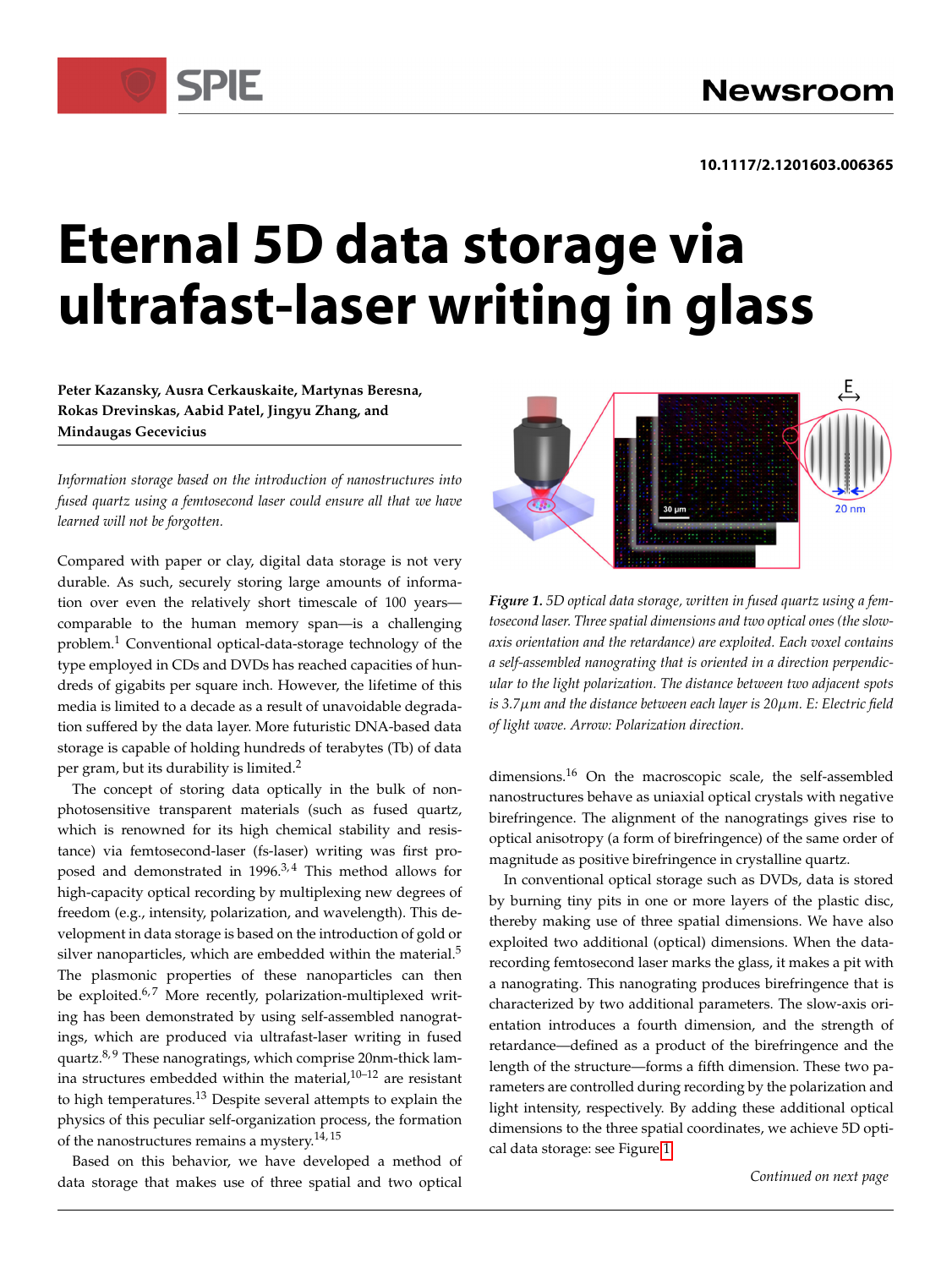

### **Newsroom**

#### **10.1117/2.1201603.006365 Page 2/3**

We have recorded the first digital documents (including copies of the Universal Declaration of Human Rights, Newton's *Opticks*, the Magna Carta, and the King James Bible) across up to 18 layers using optimized parameters (light pulses with energies of  $0.2\mu$  and a duration of 600fs at a repetition rate of 500kHz): see Figure [2.](#page-1-0) To test the durability of this datastorage mechanism, we used accelerated aging measurements (see Figure [3\)](#page-1-1). These tests reveal that the decay time of the nanogratings is  $3\times10^{20\pm1}$  years at room temperature (303K), showing the unprecedentedly high stability of nanostructures imprinted in fused quartz. Even at elevated temperatures of 462K, the extrapolated decay time is comparable to the age of the Universe (13.8 billion years). Based on the tests, we believe that these copies could survive the human race.<sup>9</sup>

The addition of more states of polarization and intensities currently limited by the resolutions of the slow axis orientation (4:7◦ ) and the retardance (5nm)—could enable more than one byte (8 bits, or 256 possible combinations) per modification spot using the same birefringence measurement system. By recording data with a 1.4NA (numerical aperture) objective and a shorter wavelength (250–350nm), recording a disc with a 360Tb capacity (more than 7000 times today's 50Gb double-layer Blu-ray capacity) could be made possible.

We have developed an extremely durable 5D data-storage technique based on the imprinting of nanostructures in silica glass via femtosecond-laser writing. This technology, which we have coined 'Superman memory crystal,' could be produced on a commercial scale for organizations with large archives (e.g., national archives, museums, libraries, and private organizations). We believe that our method will also prove attractive for the consumer market if the cost of hardware (particularly the expensive femtosecond laser) is reduced.<sup>17</sup> Additionally, a number of projects (such as Time Capsule to Mars, MoonMail, and the Google Lunar XPRIZE)<sup>18-20</sup> could benefit from the technique's extreme durability, which fulfills a crucial requirement for stor-



<span id="page-1-0"></span>*Figure 2. Copies of (a) the King James Bible and (b) the Magna Carta imprinted in glass.*



<span id="page-1-1"></span>*Figure 3. Arrhenius plot of the nanograting decay rate. The black dots indicate measured values and the red dots are calculated based on fitting results, showing the extrapolated lifetime of the stored data. The gray shaded zone indicates the tolerance of extrapolated values. Based on these results, the nanogratings would last for the current lifetime of the Universe (* $\tau = 13.8$  *billion years) at a temperature (T) of 462K. The inset shows the decay of the retardance strength over time at different annealing temperatures (900, 1000, and 1100*◦*C).*

age on the Moon or Mars. With this technology, we may have finally achieved information immortality.<sup>21</sup> In our future work, we plan to improve write speeds and to develop a microscopefree disc drive for data readout.

#### **Author Information**

**Peter Kazansky, Ausra Cerkauskaite, Martynas Beresna, Rokas Drevinskas, Aabid Patel, Jingyu Zhang, and Mindaugas Gecevicius** Optoelectronics Research Centre University of Southampton Southampton, United Kingdom **References**

1. M. C. Elwenspoek, *Long-time data storage: relevant time scales*, **Challenges 2**, pp. 19–36, 2011.

2. G. M. Church, Y. Gao, and S. Kosuri, *Next-generation digital information storage in DNA*, **Science** (337), p. 1628, 2012.

3. E. N. Glezer, M. Milosavljevic, L. Huang, R. J. Finlay, T.-H. Her, J. P. Callan, and E. Mazur, *Three-dimensional optical storage inside transparent materials*, **Opt. Lett. 21**, pp. 2023–2025, 1996.

4. M. Watanabe, S. Juodkazis, H. B. Sun, S. Matsuo, H. Misawa, M. Miwa, and R. Kaneko, *Transmission and photoluminescence images of three-dimensional memory in vitreous silica*, **Appl. Phys. Lett. 74**, pp. 3957–3559, 1999.

*Continued on next page*